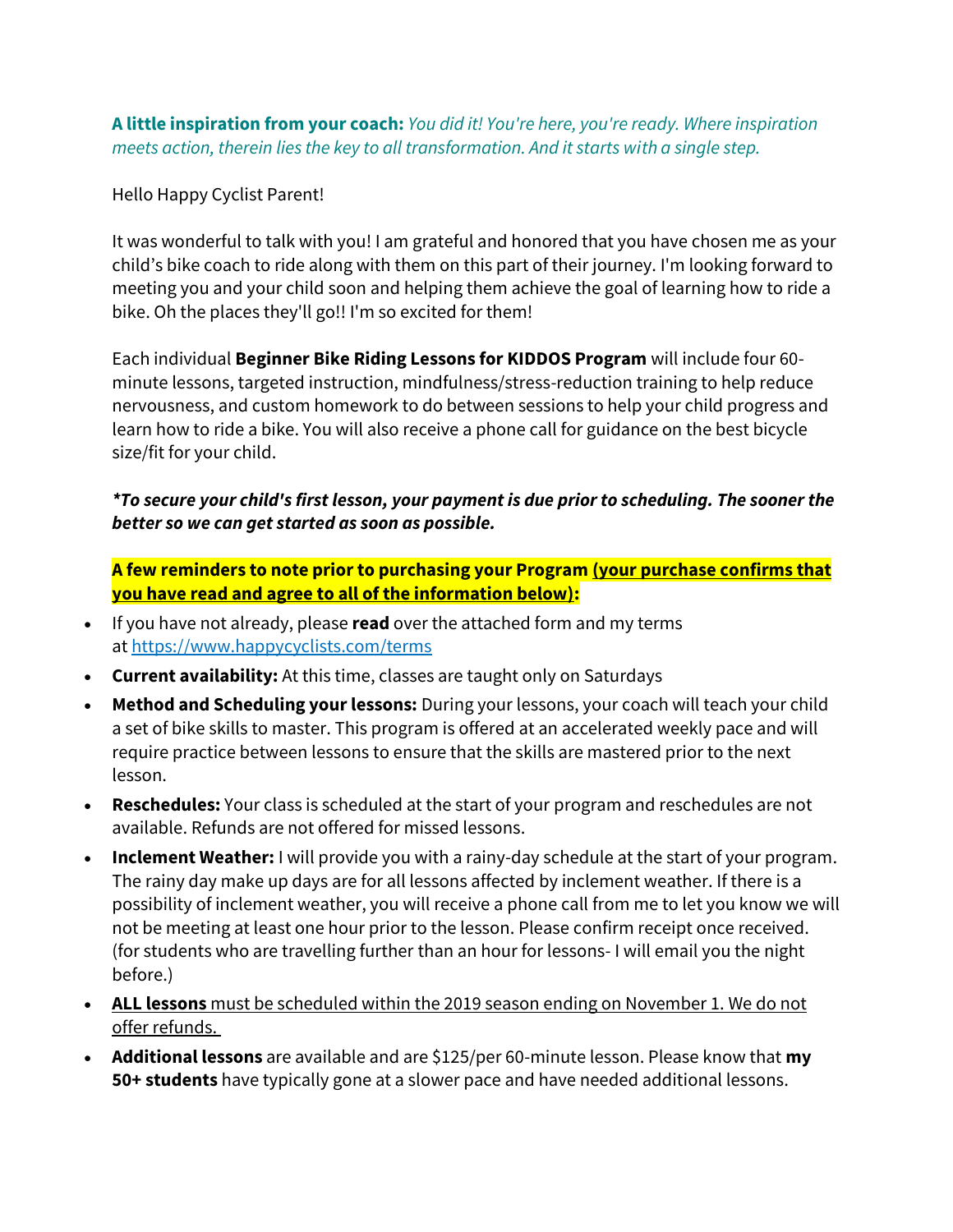- **FOR KIDDOS:** You will **need to have a bike for the first lesson.** Your child will begin practicing what he/she learns from each lesson. Please email me when you are ready to purchase your child's bicycle so that I can consult with you on the proper bike for your beginner bike rider.
- **Physical exertion:** You have confirmed that your child is able to jog at a moderate pace if needed as the lessons will include some jogging. This method involves a fair amount of **aerobic exercise.**
- **Additional waiver:** You agree that you have let your Coach know of all **injuries or conditions that may interfere** with your child learning how to ride a bike or riding a bike. You agree that you have checked with your child's health care provider to see if bike riding is a good fit for him/her and to ask them if he/she is physically able to sustain a fall. You confirm that you understand that there is a possibility of falling off a bike during your child's bike lessons and you completely take on all financial responsibility and liability in the case of a fall. You agree that while engaging in bike lessons that your child will do so using your best judgment and discretion. Ensure that you have **checked with your healthcare provider** to see if bike lessons are right for you or your child. There is always a possibility of falling and you accept all responsibility. Your Coach does not offer lessons for folks or children with certain conditions due to limitations on your coach's training and you are confirming that you have been completely upfront with your Coach on this subject. Please know that no refunds are offered in the case that a condition presents that your Coach is not trained in.
- **Location:** The lessons are taught on location at residential neighborhoods or parks in **Raleigh**. Please email me two days prior to your lesson with the exact address.
- **Payment:** The fee for your Beginner Bike Lesson Program is \$499. You can pay by check or credit card. If by check, please make the check payable to Rebecca Cooley and drop off or mail to: **1135 Kildaire Farm Rd., Ste. 200,Cary NC 27511**. Please email me to let me know you have dropped off or sent your check. (if dropping off a check, please drop off during normal business hours to the 2nd Floor Reception area and ask the receptionist to place it in Rebecca Cooley's mailbox. The office opens at 9:00 am and closes at 5:00 pm on nonholidays.). Once the check is received I will email you to schedule your child's lessons. (If paying by credit card, please use this link https://squareup.com/store/rebeccacooley/item/happy-cyclists-two-min-bike-lessons )

## **What to bring to your first lesson:**

- **Kiddos:** bring your bike, helmet, gloves, protective gear including knee and elbow pads
- Wear breathable long pants and long sleeve shirt in case of falls

Please give me a call at 919/815-4607 if you plan to arrive later than your scheduled start time.